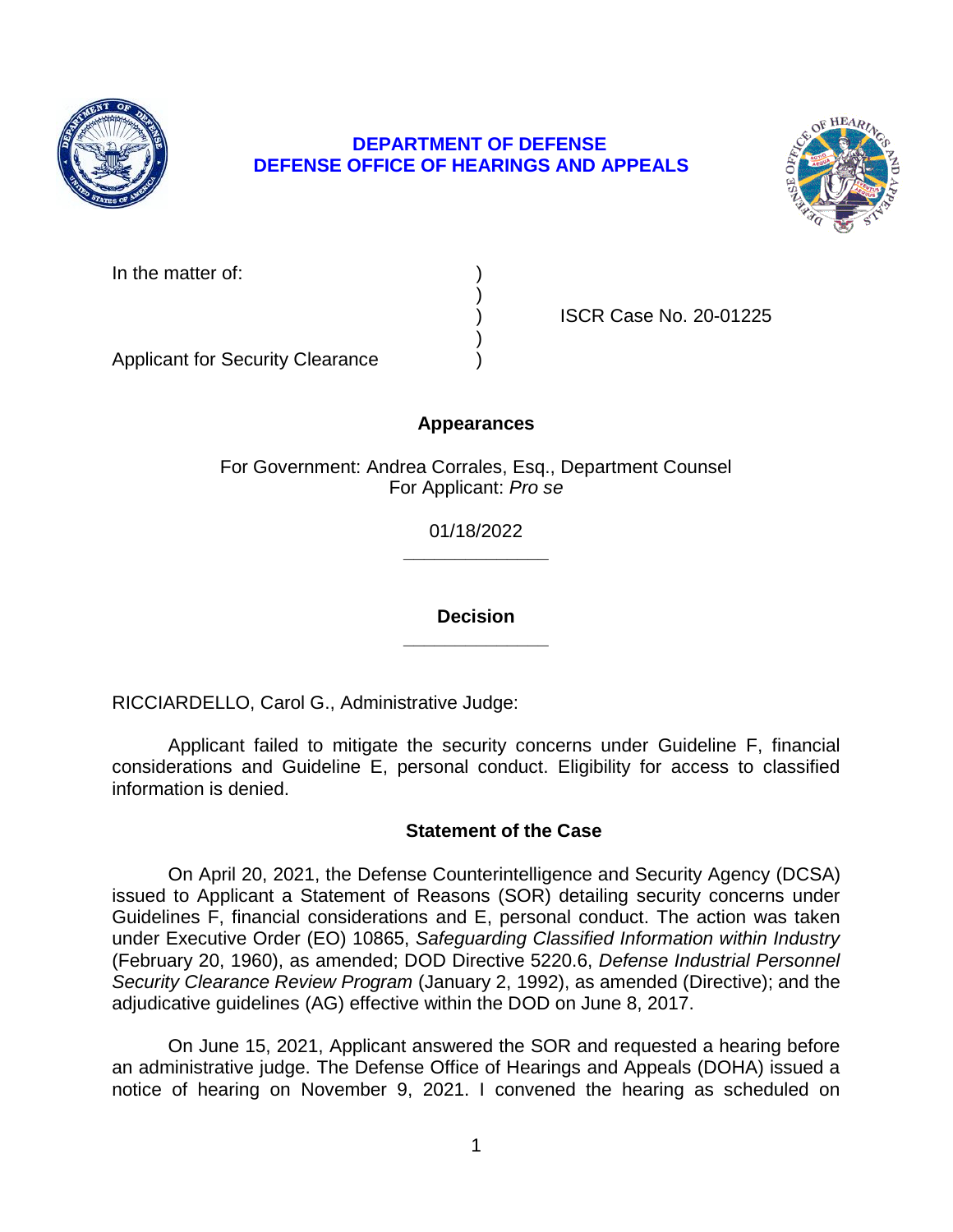through 8. Applicant offered Applicant Exhibits (AE) A through E. There were no objections and the exhibits were admitted into evidence. The record was held open until January 3, 2022, to allow Applicant and the Government to submit additional documents. The Government offered GE 9, which was admitted into evidence without objection. Applicant provided AE F through K that were admitted without objection, and the record December 15, 2021, on Microsoft Teams. The Government offered exhibits (GE) 1 closed. DOHA received the hearing transcript on December 30, 2021.

#### **Findings of Fact**

Applicant admitted all of the allegations in the SOR except ¶ 1.e, which he denied. After a thorough and careful review of the pleadings, testimony, and exhibits submitted, I make the following findings of fact.

Applicant is 52 years old. He earned a bachelor's degree in 1999 and a master's degree in 2006. He served in the military from 1992 to 1996 and was honorably discharged. He married in 1992 and divorced in 2017. He remarried his wife in 2018 and divorced in 2019. He has two children, daughters ages 22 and 20 years old. He has worked for the same employer since 1999 with a short period of employment with another contractor during this period. Since he was discharged from the military, he has had no periods of unemployment. Applicant's annual salary as of March 2021 is \$175,000. His income has increased incrementally from about \$150,000 in 2018 to his present salary. Applicant testified that he has held a security clearance since 1992. (Transcript (Tr.) 21- 26, 56)

 Applicant attributed his past financial issues to his wife's gambling problem. He became aware of it around 2007. She would gamble away her paycheck and then withdraw money from their joint account and gamble that money away. Her problem gradually became worse. She would seek help, attend counseling, but then eventually resume gambling again. Applicant supported her when she sought professional help for her gambling problem. He said that once her problem got out of control he took over the finances, but could not recall exactly when that occurred. He wanted to save his marriage. Each time she would be remorseful, and Applicant would accept her commitment to stop gambling, but she repeatedly resumed gambling. (Tr. 35, 38, 43-46)

After Applicant and his wife divorced in 2017, they reconciled and remarried in November 2018. They were living in different states at the time. His wife was getting professional help. They did not share a bank account. He learned she was gambling again, and they divorced. Applicant stated that his wife's gambling impacted his finances. His younger daughter was living with his wife and the older daughter moved out with him. Applicant provided financial support for his younger child. His wife has worked for the same federal contractor as Applicant for 20 years and has a security clearance. (Tr. 46- 49)

 Applicant provides his daughters financial support. Both are in college. He pays their tuition, room, board, and other expenses. His younger daughter gets some financial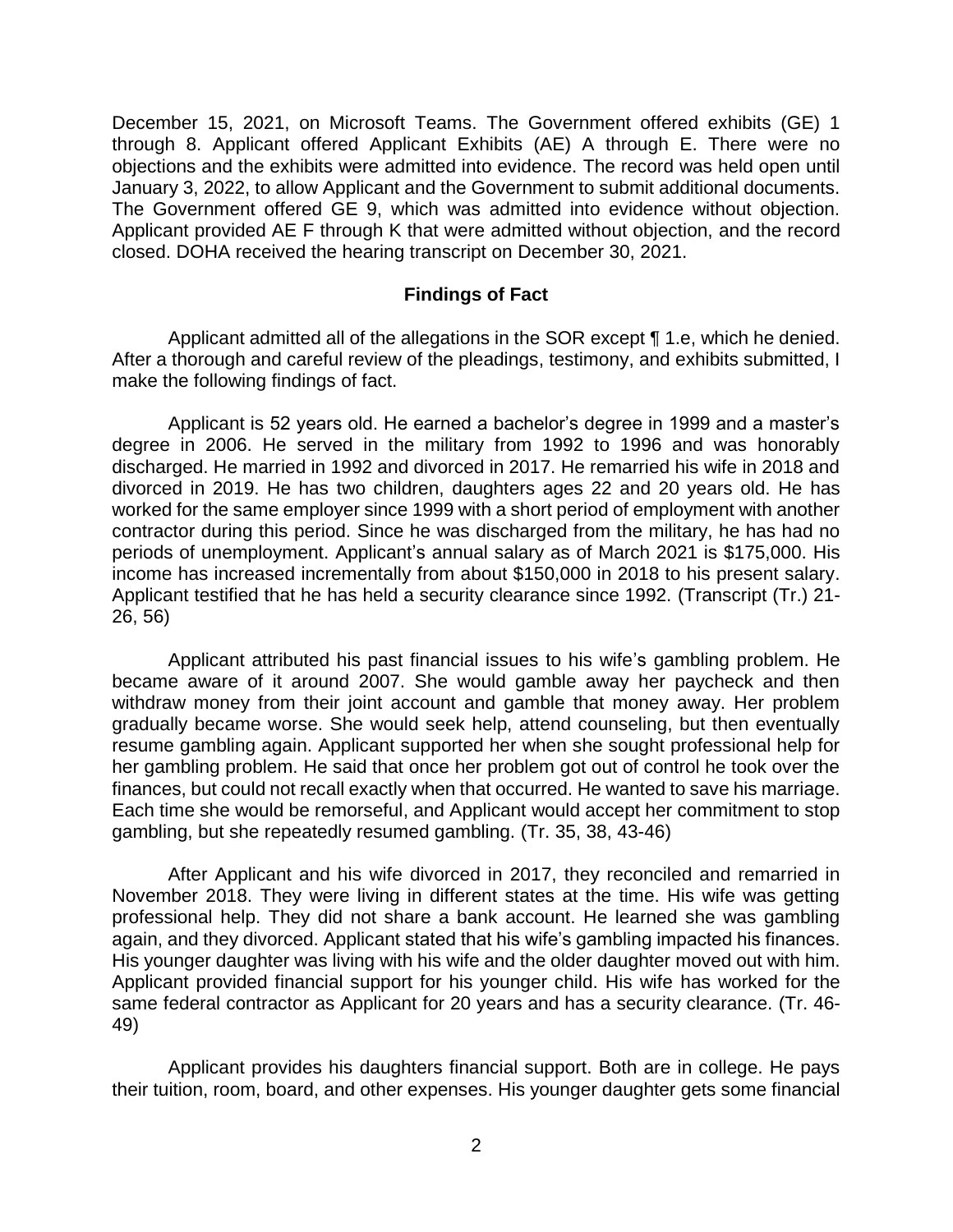aid and attends a private college at a campus in a foreign country. Applicant pays the amount not covered. His older daughter now also receives financial aid for her tuition, and Applicant pays her room, board, and incidental expenses. He was paying more for her expenses before she began receiving financial aid. He estimated that he now pays approximately \$5,300 a month for both daughters' expenses. Applicant is committed to ensuring his children are cared for and their school expenses are paid. (Tr. 50-54; AE F)

 Applicant has no other income source except what he earns from his employer. He estimated he has about \$250-\$300 in his checking account and \$40 or \$50 in his savings account. He has about \$13,000 to \$14,000 in a 401k pension plan. He estimated that after he pays his daughters' expenses and his living expenses he has about \$1,000 to \$1,500 remaining in expendable income. He uses that for routine items or providing additional money for his daughters. (Tr. 43, 57-61)

 Applicant purchased a 2017 BMW for \$43,000 in May 2020. He withdrew \$13,000 from his 401k pension plan for the down payment. He deferred payment of the taxes and penalty on the withdrawal for when he filed his 2020 annual tax return. (Tr. 26-27, 61-64)

 The SOR alleges two delinquent medical debts in ¶¶ 1.a (\$383) and 1.b (643) that were incurred in 2015. In January 2019, Applicant was interviewed by a government investigator and was confronted with the debts. In June 2021, after receiving the SOR, Applicant began making payments. He has made seven payments and resolved the debt in SOR  $\P$  1.a. He still owes the debt in SOR  $\P$  1.b and said he is making payments on it. This debt is being resolved. He testified that he was aware of the debts and has no excuse for not paying them as required. (Tr. 37-38, 65-68; AE C, D)

Applicant incurred a third medical debt in 2018 that is alleged in SOR ¶ 1.c (\$141). He did not pay the debt until after he received the SOR. He stated he has no excuse for his failure to timely pay this debt. This debt is resolved. (Tr. 67-68; Answer to SOR)

 Applicant purchased a new vehicle in 2015 for \$44,000 (SOR ¶ 1.d). His payments became delinquent in 2018 and the vehicle was repossessed. He was able to retrieve the vehicle after he paid the deficiency. It was repossessed again in 2020, when he did not make the payments. He stated the monthly payments were approximately \$1,078. In Applicant's SOR answer he said he would contact the creditor and begin making payments in June 2021. He did not. In December 2021, he contacted the creditor to resolve the debt, but it wanted larger payments than he can afford. He made one payment of \$100. Applicant does not have an accepted payment plan with the creditor. When asked why he delayed in contacting the creditor, he said he just did not do it, but intends to do so now. (Tr.68-74; GE 2; AE B).

 Applicant and his wife purchased a home in 2006 for approximately \$400,000. They became delinquent on their mortgage payments and the last payment was in December 2016. Applicant and his eldest child moved from the house in February 2017 when Applicant separated from his wife. He testified that at some point, the creditor accepted a deed in lieu of foreclosure. Applicant testified that they had a "cash for keys"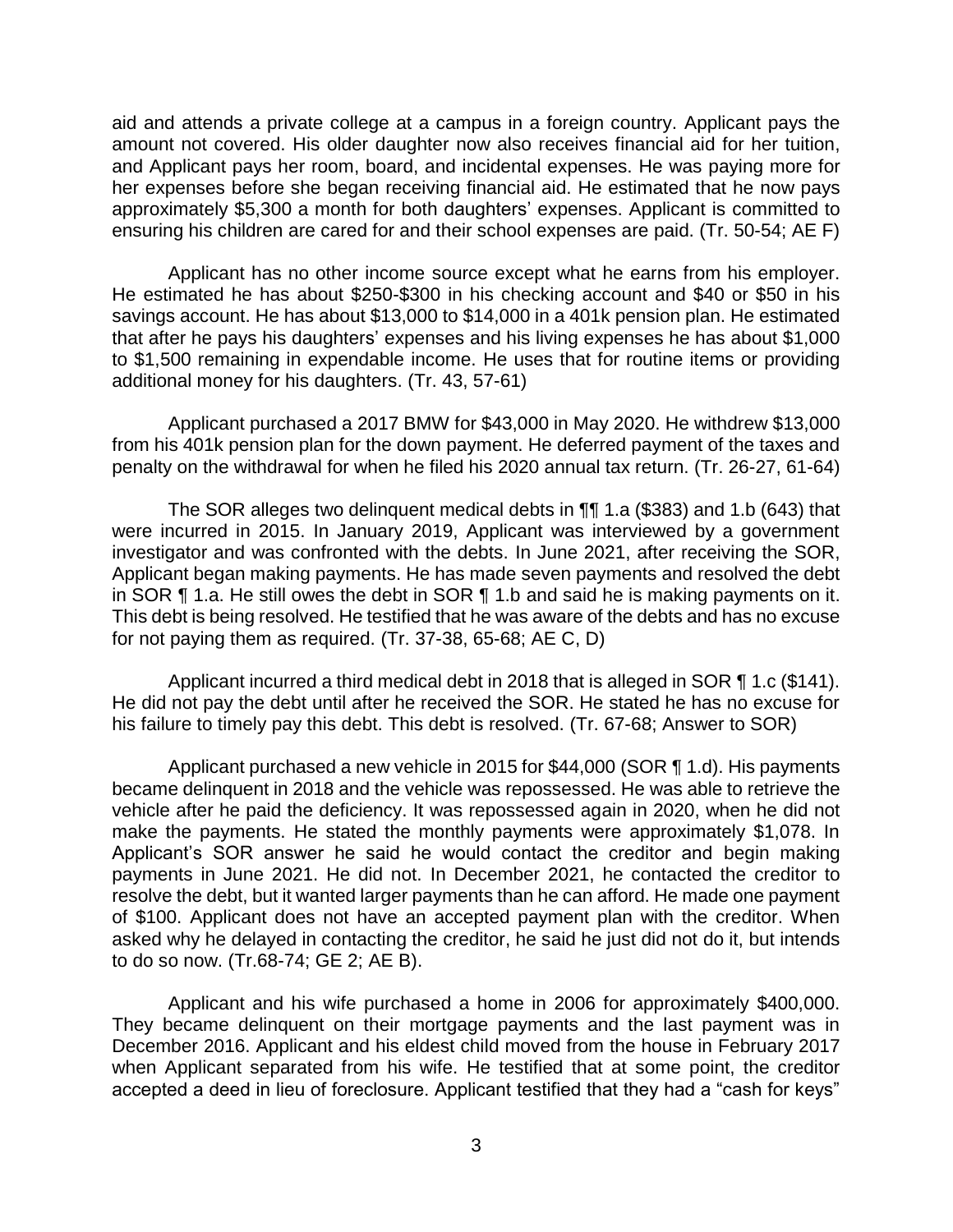agreement with the mortgage company. Applicant's documents do not reflect this agreement. Applicant believes he is not responsible for the deficiency owed for the mortgage. Credit reports from August 2017, August 2019, January 2021, and December 2021, all reflect a past-due amount of \$16,997. In May 2017, Applicant received an IRS Form 1099-C cancellation of debt from the mortgage company in the amount of \$133,503. When questioned, Applicant stated he did not file this form with his 2017 federal income return. Post-hearing, Applicant provided an email from the creditor with a portion of a document reflecting his mortgage. Although it shows the principal as zero, part of the page is missing so it is inconclusive to determine if a deficiency balance is owed. Applicant did not provide substantive evidence to conclude he does not owe a deficiency on the the mortgage company. The debt is resolved. (Tr. 35-37; 74-81; Answer to SOR; GE 2, mortgage. However, the deficiency is likely included in the cancellation of debt issued by 4, 5, 6, 7, 8; AE E, G)

Applicant testified that he and his wife would prepare their tax returns together. She would make payment plans when they were married. There were periods of time where there was a disconnect between Applicant and his wife on who was managing the taxes. Applicant filed his 2014 federal tax return in September 2015 (balance owed - \$4,142); 2015 tax return filed June 2017 (balance owed - \$2,339); 2016 filed April 2017 (balance owed - \$6,704); 2017 – extension request granted, filed past extension in May 2019 (balance owed - \$828); 2018 filed month late May 2019 (no balance owed). Applicant filed his 2019 federal income tax return in October 2020 (balance owed - \$1,850). Applicant testified that he probably filed his 2020 federal income tax return late. He noted that he believes he owes a total of about \$30,000 in past-due taxes to the IRS. (Tr. 33-35, 81-99; GE 2, 3)

 Applicant testified that due to his wife's gambling problem, he would take withdrawals from his 401k pension plan to pay bills and would incur additional tax liabilities in certain years. This began in approximately 2011. He would defer paying the taxes on the withdrawals until the end of the year. He was then unable to pay the tax liabilities during those years. Applicant testified that he would make periodic payments to the IRS for his delinquent taxes, but did not have an approved installment agreement with the January 2016. Two payments of \$1,184 and \$777 were made in June 2019. Another installment agreement was established in September 2019. A payment of \$183 was made in May 2020. Post-hearing, Applicant provided a document from the IRS reflecting a history of tax payments. It shows he made three payments in 2017 for tax year 2011; one two payments in 2020 for tax year 2014; one payment in 2020 for tax year 2015; three payments in 2020 and one payment in 2021 for tax year 2016; two payments in 2020 and one payment in 2021 for tax year 2017; and one payment in 2020 for tax year 2020. (Tr. IRS. Applicant's 2014 tax transcript reflects an installment agreement was established in payment in 2020 and one payment in 2021 for tax year 2012; two payments in 2019 and 27-35, 41-43, 90-99; AE J; GE 2, 3)

 In May 2020, Applicant completed government interrogatories. In them he said he owed the IRS approximately \$33,298 in delinquent taxes. In November 2020, he completed another set of government interrogatories. In his responses, he said his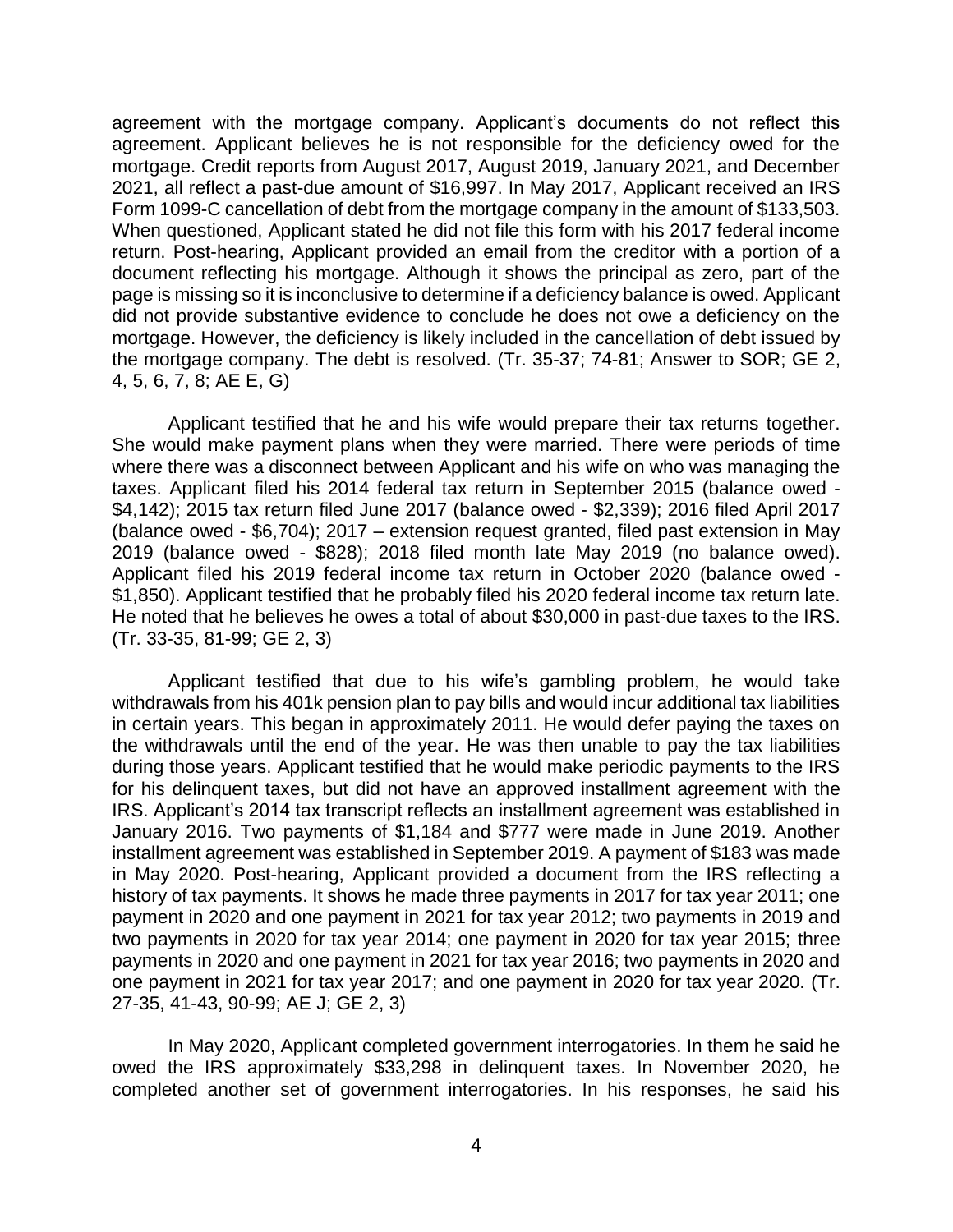payment plan covered tax years 2011-2017 and 2019. He further said that he asked an IRS agent to verify the status of his monthly payments, which were \$408 a month, and he said he was advised by the agent that his payment plan was current. (GE 2, 3)

 Applicant provided a March 2021 letter from the IRS responding to his correspondence from October 2020. It confirmed that he had requested an installment agreement in October 2020, and the IRS declined because the amount he proposed was insufficient to create a full pay installment agreement based on the balance he owed for tax years 2011-2017, and 2019. The IRS would accept a monthly payment of \$297. This letter contradicts Applicant's statements in his interrogatories that he was making monthly payments of \$408 on an established payment plan. The history of payments document that Applicant provided from the IRS does not reflect consistent monthly payments as part of a plan. None of the payments made were for \$408. Applicant completed the installment agreement form provided by the IRS in May 2021, in which he indicated that he owed \$30,400 for the previously noted tax years. (Tr. 91-99; Answer to the SOR; AE J)

 In Applicant's answer to the SOR, he attributed his delinquent taxes to his marital issues and the financial stress placed on his family due to his wife's gambling. He stated:

I've always intended to pay my taxes. Due to overwhelming financial issues we were on a payment plan. We were scheduled to pay \$408 a month; recently after this I made an inquiry about my taxes. The IRS sent me a new amount due which is \$294 dollars a month. I set up auto payments to pay every month. The auto pay will help me be consistent with my payments. Prior to this I have been making some of my half of the payments of around \$200 month. Adjusting to taking care of my daughters led to some inconsistencies with some payments being on time in the past. (Answer to SOR)

 In Applicant's post-hearing email, he stated that he contacted the IRS after his hearing and was advised that his payment plan would not start until after his 2020 tax returns are processed. There is a delay due to the pandemic. Applicant provided a document to show he made a \$300 payment to the IRS in December 2021, and he intends to continue to make a monthly payment until the automatic withdrawal begins. He also stated that his 2020 tax liability is approximately \$35,000 because he received a relocation package and a bonus. (AE I, K)

 In July 2017, Applicant completed an electronic Questionnaire for Investigation Processing (e-QIP). He testified that throughout the years he has completed e-QIPs and is familiar with the process. He confirmed he knew he was required to be truthful under penalty of law. Section 26 asks: "In the past seven (7) years have you failed to file or pay Federal, state, or other taxes when required by law of ordinance?" Applicant responded "no." (Tr. 100-113; GE 1)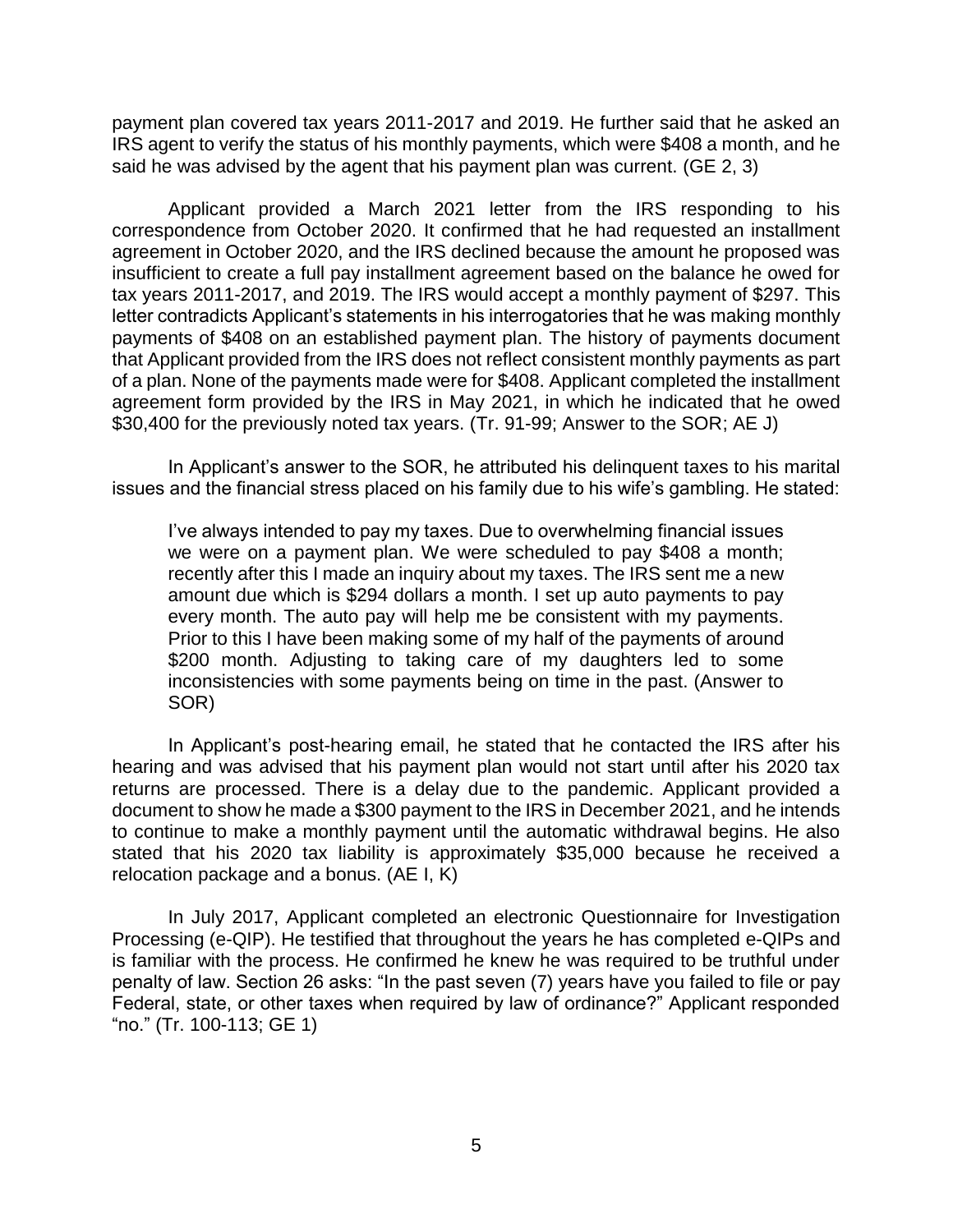In Applicant's answer to the SOR, he admitted ¶ 2.a that alleged he falsified his e- QIP when he responded "no" that he had not failed to timely file or pay his federal taxes. He stated:

This was an oversite (sic) while filling out the e-QIP. It was never my intention to falsify documents about my financial record - Taxes in the past seven (7) years. I have filled out a few e-QIP since 2017 and have answered yes to taxes owed. I fully understand even if I deliberately answer no to that question you can't hide this information. I made a mistake and didn't include my brother on a previous e-QIP. This is another example of an oversight and not intentionally hiding my brother who's mentioned on all of my e-QIP. (Answer to SOR)

 Applicant testified that his failure to disclose his delinquent tax filings and payments was a mistake and not intentional. A copy of his January 2020 e-QIP was produced by the Government and admitted into evidence (GE 9). It reflects he answered "no" that he did not fail to timely file or pay his taxes. I did not find Applicant's testimony credible. I find he deliberately failed to disclose that he owed delinquent federal taxes for tax years 2014, 2015, 2016, and 2017. (Tr. 27-33, 100-113; GE 1, 9)

 Any derogatory information that was not alleged in the SOR including other delinquent tax years, will not be considered for disqualifying purposes. It may be considered when making a credibility determination, in the application of mitigating conditions, and in a whole person analysis.

 Applicant testified that he has not been responsible in the past, but in the future he will do everything right. He will put things in order and prove he can be responsible. He intends to contact the IRS to determine the status of his agreement. He takes these matters seriously, and he is not a threat to national security. He believes he is trustworthy. (Tr. 114-115)

#### **Policies**

 When evaluating an applicant's national security eligibility, the administrative judge must consider the AG. In addition to brief introductory explanations for each guideline, conditions, which are used in evaluating an applicant's eligibility for access to classified the adjudicative guidelines list potentially disqualifying conditions and mitigating information.

 These guidelines are not inflexible rules of law. Instead, recognizing the complexities of human behavior, these guidelines are applied in conjunction with the factors listed in the adjudicative process. The administrative judge's overarching adjudicative goal is a fair, impartial, and commonsense decision. According to AG  $\P$  2(c), the entire process is a conscientious scrutiny of a number of variables known as the "whole-person concept." The administrative judge must consider all available, reliable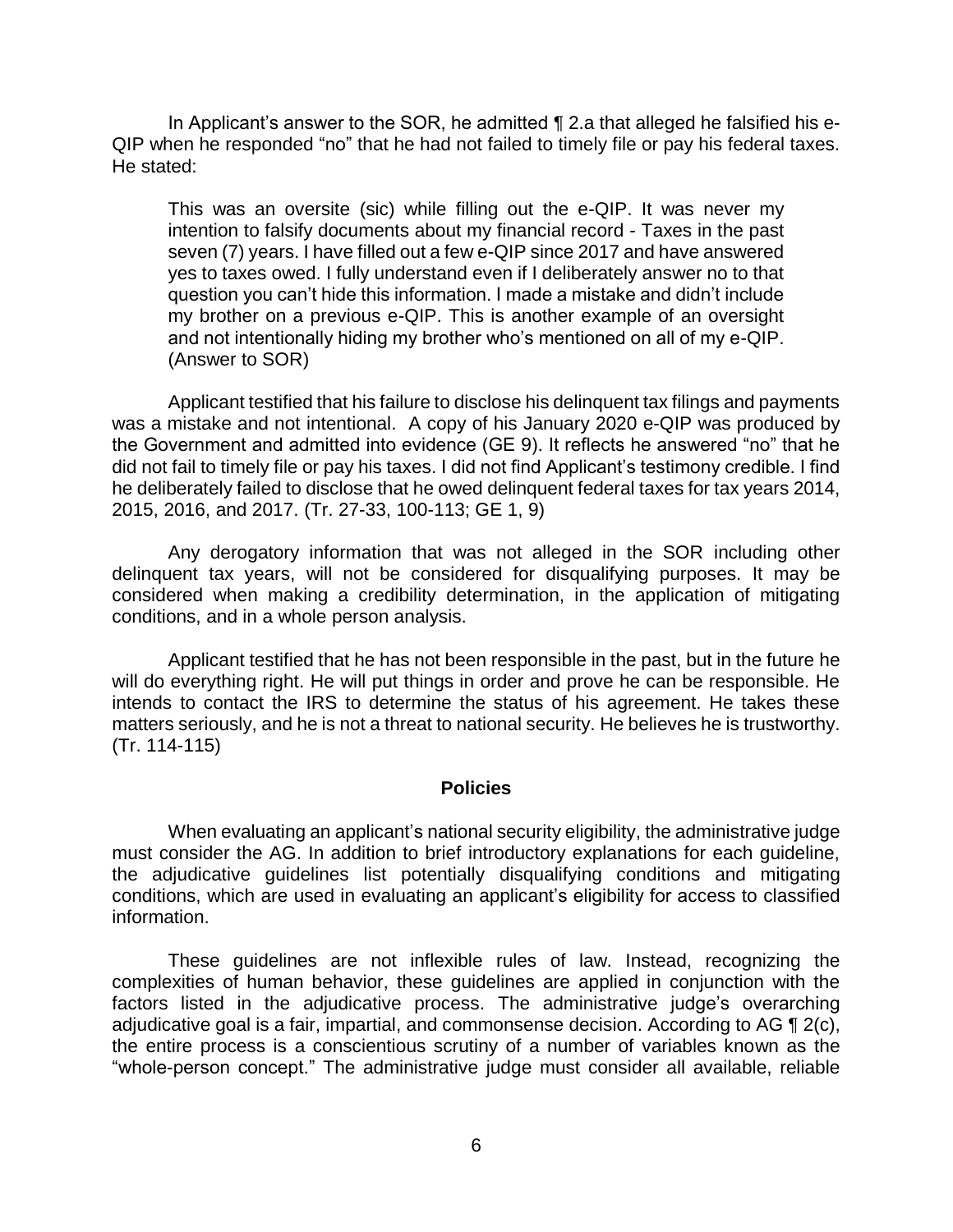information about the person, past and present, favorable and unfavorable, in making a decision.

The protection of the national security is the paramount consideration. AG  $\P$  2(b) eligibility will be resolved in favor of the national security." In reaching this decision, I have drawn only those conclusions that are reasonable, logical, and based on the evidence contained in the record. Likewise, I have avoided drawing inferences grounded on mere requires that "[a]ny doubt concerning personnel being considered for national security speculation or conjecture.

 Under Directive ¶ E3.1.14, the Government must present evidence to establish controverted facts alleged in the SOR. Directive ¶ E3.1.15 states an "applicant is responsible for presenting witnesses and other evidence to rebut, explain, extenuate, or mitigate facts admitted by applicant or proven by Department Counsel, and has the ultimate burden of persuasion as to obtaining a favorable security decision."

 A person who seeks access to classified information enters into a fiduciary relationship with the Government predicated upon trust and confidence. This relationship transcends normal duty hours and endures throughout off-duty hours. The Government reposes a high degree of trust and confidence in individuals to whom it grants access to classified information. Decisions include, by necessity, consideration of the possible risk that an applicant may deliberately or inadvertently fail to safeguard classified information. Such decisions entail a certain degree of legally permissible extrapolation as to potential, rather than actual, risk of compromise of classified information.

 Section 7 of EO 10865 provides that decisions shall be "in terms of the national interest and shall in no sense be a determination as to the loyalty of the applicant concerned." *See also* EO 12968, Section 3.1(b) (listing multiple prerequisites for access to classified or sensitive information).

### **Analysis**

### **Guideline F: Financial Considerations**

 The security concern relating to the guideline for financial considerations is set out in AG & 18:

Failure to live within one's means, satisfy debts, and meet financial obligations may indicate poor self-control, lack of judgment, or unwillingness to abide by rules and regulations, all of which can raise questions about an individual's reliability, trustworthiness, and ability to protect classified or sensitive information. Financial distress can also be caused or exacerbated by, and thus can be a possible indicator of, other issues of personnel security concern such as excessive gambling mental health conditions, substance misuse, or alcohol abuse or dependence. An individual who is financially overextended is at greater risk of having to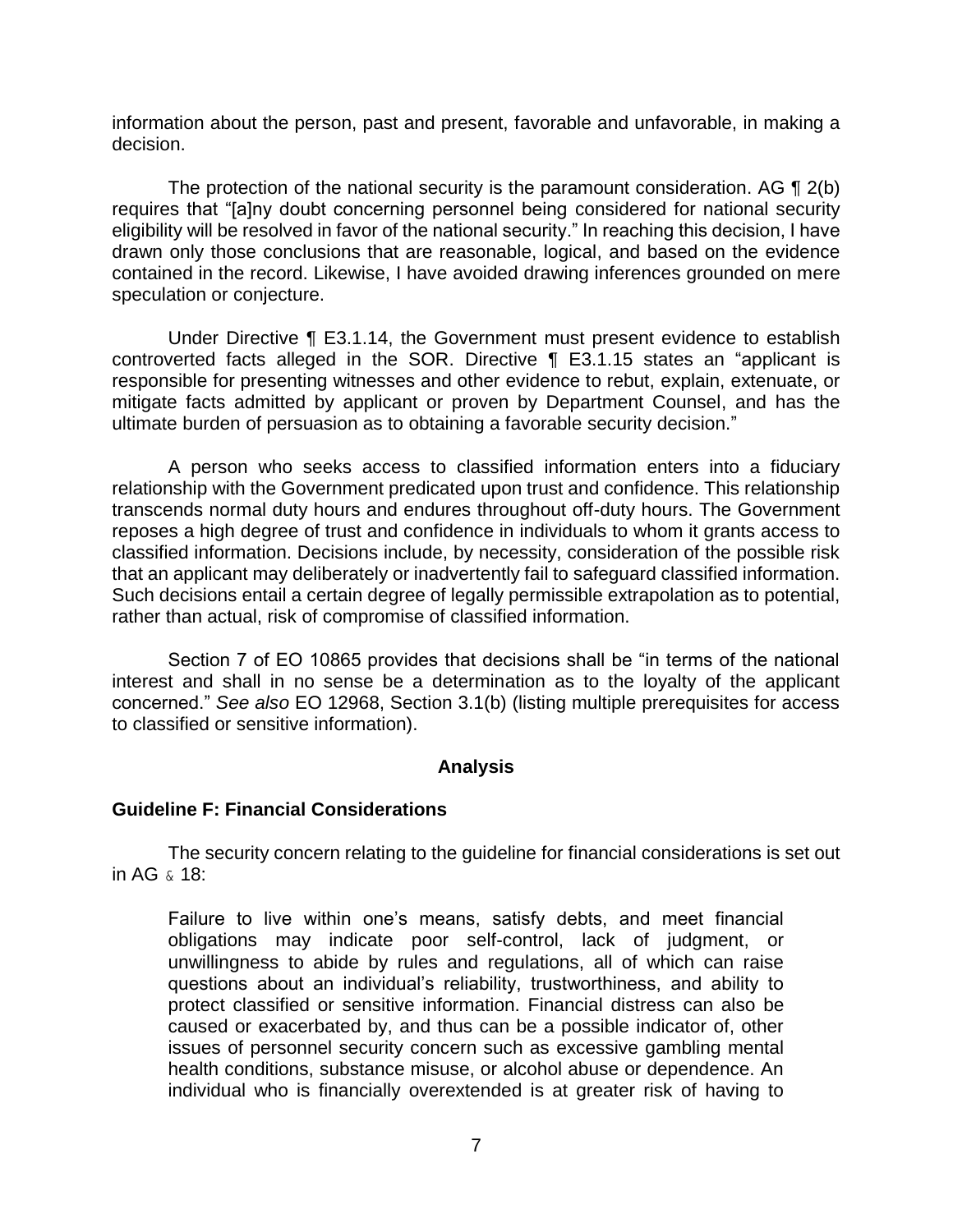engage in illegal or otherwise questionable acts to generate funds. Affluence that cannot be explained by known sources of income is also a security concern insofar as it may result from criminal activity, including espionage.

AG ¶ 19 provides conditions that could raise security concerns. The following are potentially applicable:

(a) inability to satisfy debts;

(b) unwillingness to satisfy debts regardless of ability to do so;

(c) a history of not meeting financial obligations; and

(f) failure to file or fraudulently filing annual Federal, state, or local income tax returns or failure to pay annual Federal, state, or local income tax as required.

 Applicant failed to timely file his 2015 and 2017 federal income tax returns. I find Applicant's delay in filing his 2014 tax returns was de minimis. He failed to pay his federal income taxes for 2014 through 2017 as required. He accumulated other debts that became delinquent. Applicant had the resources to pay his taxes, but prioritized paying his daughters' college expenses. There is sufficient evidence to support the application of the above disqualifying conditions.

 The guideline also includes conditions that could mitigate security concerns arising from financial difficulties. The following mitigating conditions under AG ¶ 20 are potentially applicable:

(a) the behavior happened so long ago, was so infrequent, or occurred under such circumstances that it is unlikely to recur and does not cast doubt on the individual's current reliability, trustworthiness, or good judgment;

(b) the conditions that resulted in the financial problem were largely beyond the person's control (e.g., loss of employment, a business downturn, unexpected medical emergency, a death, divorce or separation, clear victimization by predatory lending practices, or identity theft), and the individual acted responsibly under the circumstances;

(c) the individual has received or is receiving financial counseling for the problem from a legitimate and credible source, such as a non-profit credit counseling service, and there are clear indications that the problem is being resolved or is under control;

 (d) the individual initiated and is adhering to a good-faith effort to repay overdue creditors or otherwise resolve debts; and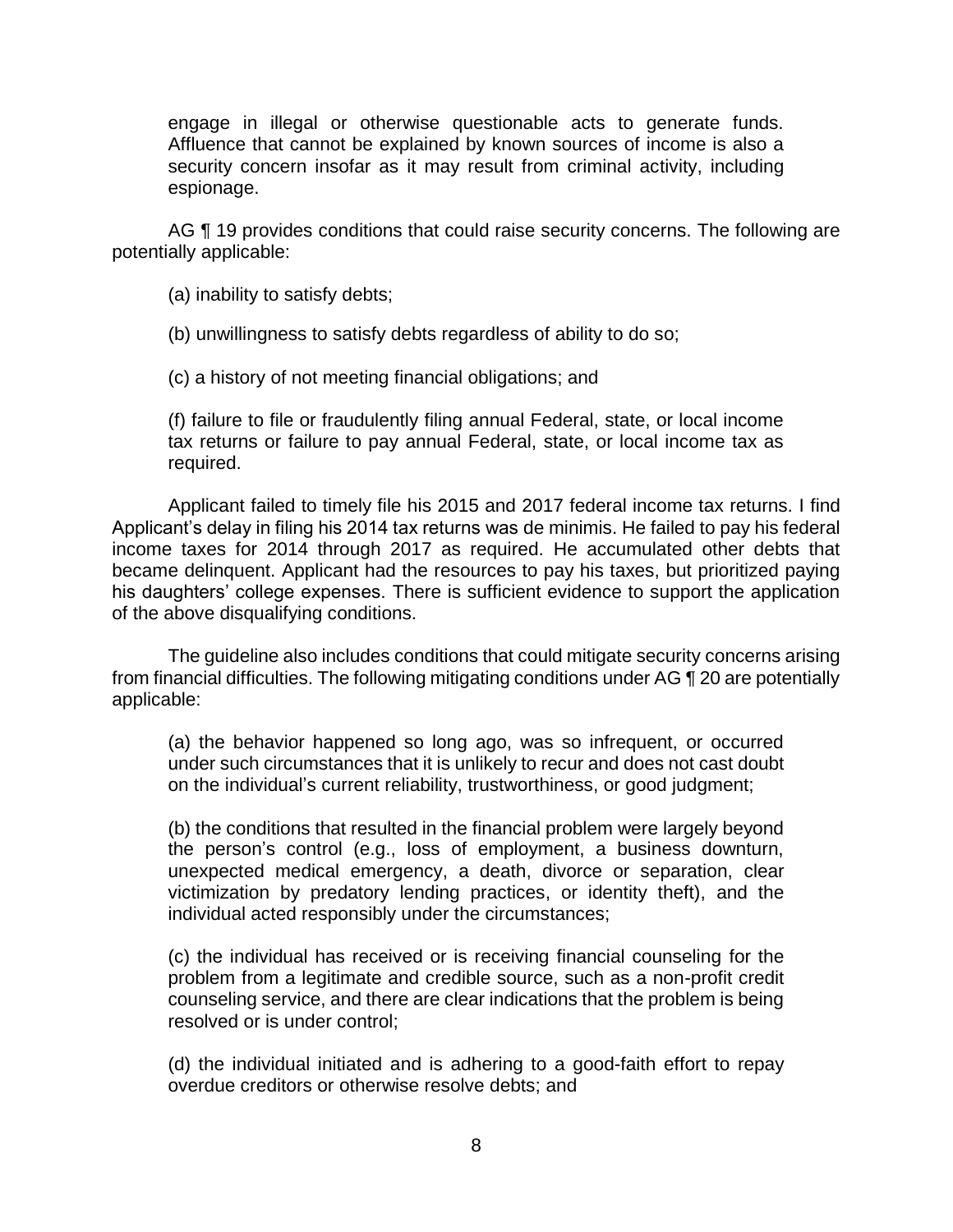(g) the individual has made arrangements with the appropriate tax authority to file or pay the amount owed and is in compliance with those arrangements.

 Applicant attributed his financial problems to his wife's gambling which he became aware of in 2007. He eventually divorced her due to her gambling problem, but remarried her. He did not make timely adjustments to ensure his accounts were no longer held jointly for many years after he was aware of her issues. Although the gambling issue was beyond his control, the fact that he did not take affirmative action to protect his finances were within his control. He did not act responsibly in this regard. Applicant said he and his wife prepared their tax returns together, and she would arrange payment plans. I did not find Applicant's testimony credible. Even after he and his wife divorced, he continued to fail to timely address his tax issues. His budget reflects that he is expending approximately \$5,300 a month on his daughters' tuition, room, board, and other expenses, but has made inconsistent payments to resolve his years of tax liabilities. He would withdraw money from his pension plan to pay expenses or purchase a vehicle, deferred paying the tax liability and then failed to do so. It may be commendable that he is financing his daughters' education, but he has done it while ignoring his responsibility to pay his other delinquent debts and his legal obligation to pay his taxes. AG ¶ 20(b) has minimal application.

 Applicant's recent installment agreement application with the IRS was signed in May 2021. It includes tax years 2011 through 2017, and 2019. His post-hearing agreement will be accepted once the return is processed, considering he stated he believed he had a \$35,000 tax debt for 2020 due to a bonus and relocation allowance. Applicant's recent payment of \$300 toward his tax debt and his sporadic payments made in the past do not constitute a good-faith effort to resolve his tax debt. Based on his years of inaction in addressing his medical debts and other debts, his conduct raises issues about his reliability, trustworthiness, and good judgment. Under the circumstances I statements reflected the IRS was still processing his 2020 tax return. It is unknown if this cannot conclude it is unlikely to recur. AG ¶ 20(a) does not apply.

 Applicant has corresponded with the IRS and has applied for an installment agreement. He has made one payment of \$300 in anticipation that the agreement will be accepted. Applicant does not have a reliable track record of complying with paying his taxes. At this juncture, he does not yet have an approved agreement with the IRS or shown that he is in compliance with an approved agreement. AG  $\P$  20(c) does not apply. AG  $\P$  20(g) applies to the tax returns that have now been filed, but does not apply to Applicant's There is no evidence he has received financial counseling. There is evidence that unpaid taxes. AG ¶ 20(d) applies to the debts Applicant has resolved. (Tr. 65)

 Although it is likely that Applicant does not have any further legal obligation regarding his foreclosed mortgage, it is a concern, based on his testimony that he failed to file the IRS 1099-C cancellation of debt form with his 2017 tax return, which likely will result in an additional tax liability.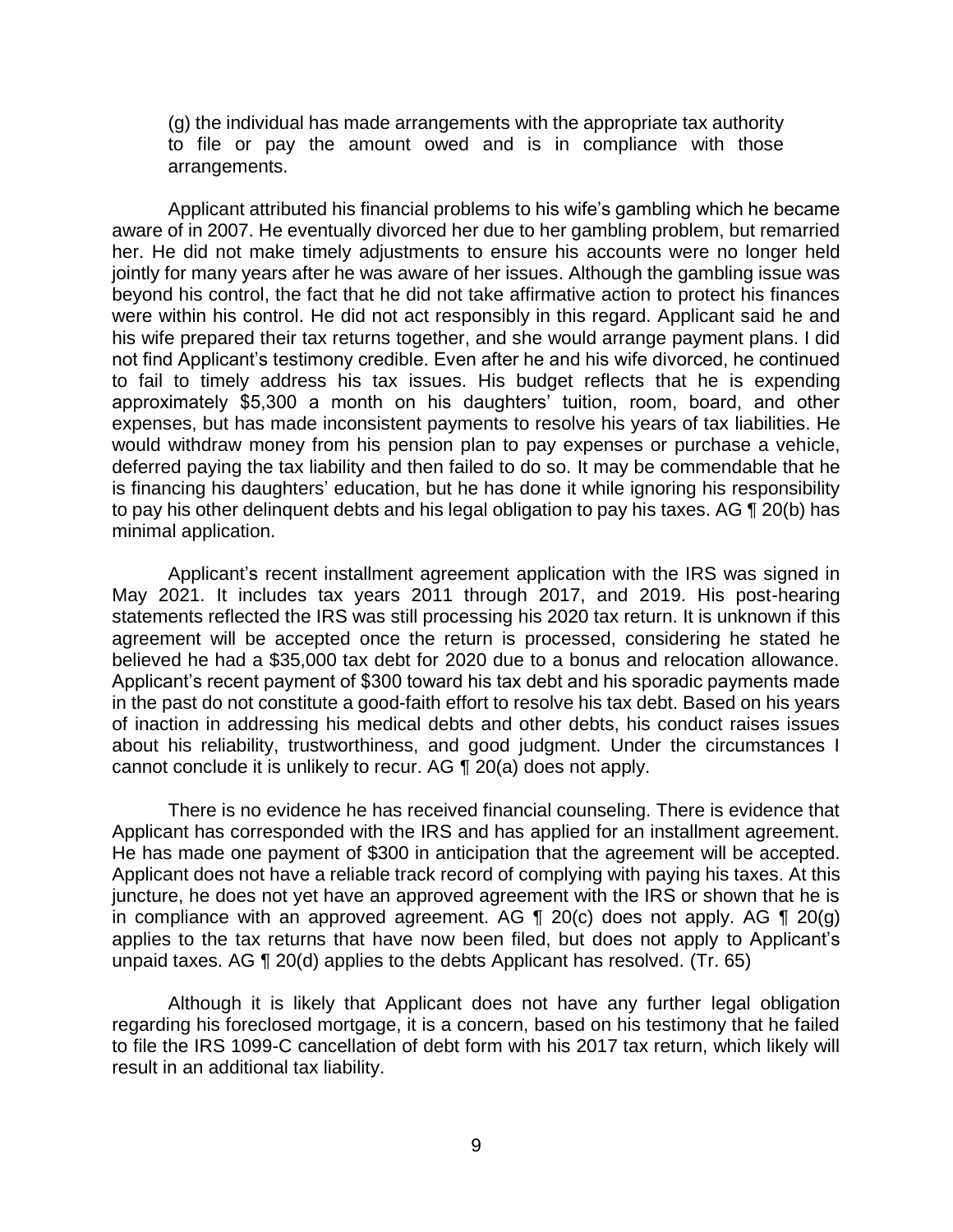### **Guideline E: Personal Conduct**

AG  $\P$  15 expresses the security concerns for personal conduct:

Conduct involving questionable judgment, lack of candor, dishonesty, or unwillingness to comply with rules and regulations can raise questions about an individual's reliability, trustworthiness and ability to protect classified information. Of special interest is any failure to provide truthful and candid answers during the security clearance process or any other failure to cooperate with the security clearance process. The following will normally result in an unfavorable national security eligibility determination, security clearance action, or cancellation of further processing for national security eligibility:

AG ¶ 16 describes conditions that could raise a security concern and may be disqualifying. I find the following potentially applicable:

(a) deliberate omission, concealment, or falsification of relevant facts from any personnel security questionnaire, personal history statement, or similar form used to conduct investigations, determine employment qualifications, award benefits or status, determine national security eligibility or trustworthiness, or award fiduciary responsibilities.

 I have considered all of the evidence and conclude that Applicant deliberately failed to disclose on his 2017 e-QIP that he did not timely file his federal income tax return for tax years 2015 and 2017, and he failed to pay his federal income taxes for 2014 through 2017. I did not find his explanations credible. The above disqualifying condition applies.

 The following mitigating conditions under AG ¶ 17 are potentially applicable to the disqualifying security concerns based on the facts:

(a) the individual made prompt, good-faith efforts to correct the omission, concealment, or falsification before being confronted with the facts; and

(c) the offense is so minor, or so much time has passed, or the behavior is so infrequent or it happened under such unique circumstances that it is unlikely to recur and does not cast doubt on the individual's reliability, trustworthiness, or good judgment.

Applicant's explanation that the government would be able to find out on its own that he had not timely filed or paid his taxes so why would he lie is unpersuasive. The government relies on those having access to sensitive and classified material to selfreport information. Applicant's claim that he disclosed his tax issues in other e-QIPs was refuted when his 2020 e-QIP was produced showing he failed to disclose the information in it. Applicant's deliberate omission is not minor and based on his testimony, I cannot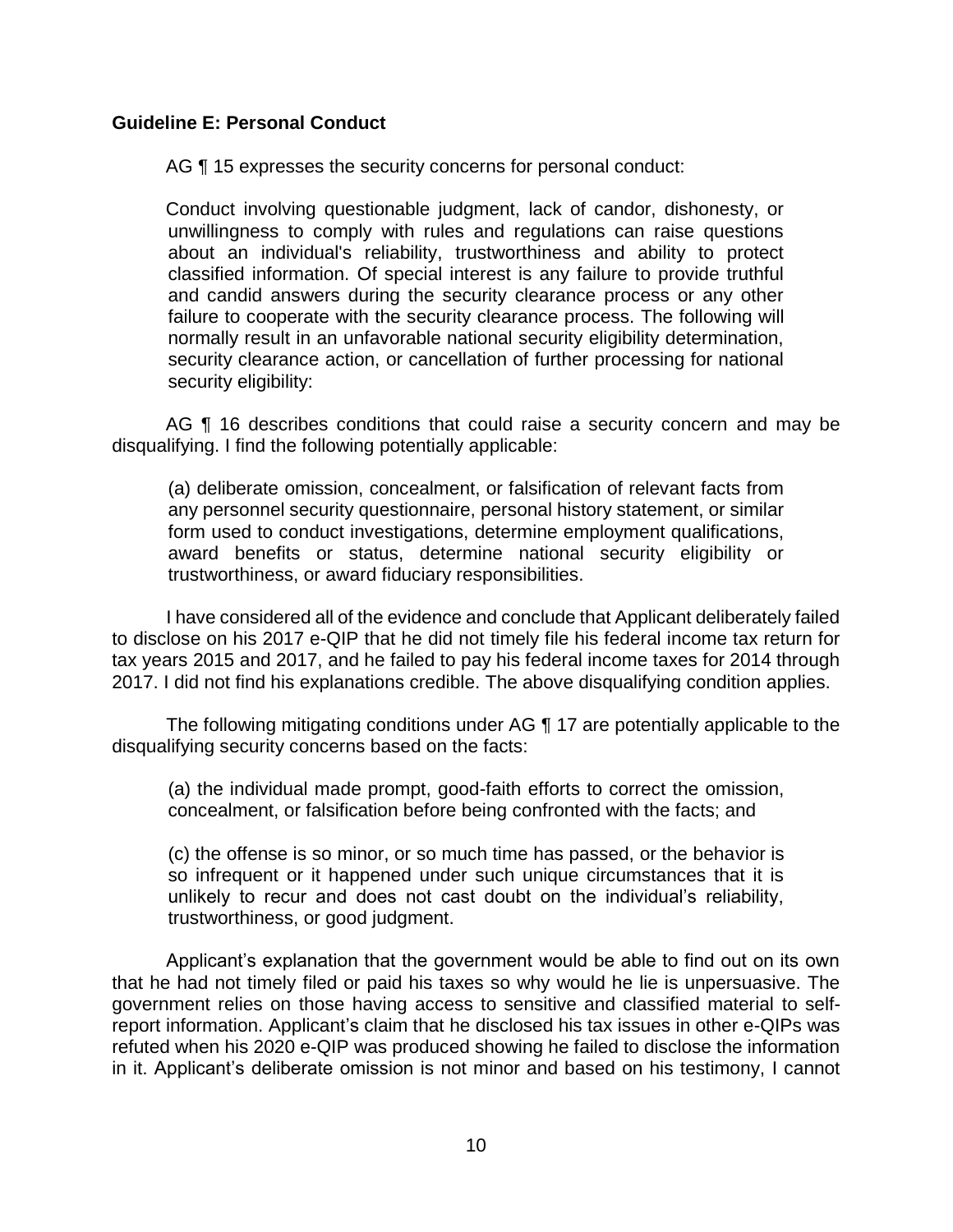find that it is unlikely to recur. His conduct casts doubt on his reliability, trustworthiness and good judgment. The above mitigating conditions do not apply.

#### **Whole-Person Concept**

 Under the whole-person concept, the administrative judge must evaluate an applicant's eligibility for a security clearance by considering the totality of the applicant's conduct and all the circumstances. The administrative judge should consider the nine adjudicative process factors listed at AG ¶ 2(d):

 (1) the nature, extent, and seriousness of the conduct; (2) the circumstances surrounding the conduct, to include knowledgeable participation; (3) the frequency and recency of the conduct; (4) the individual's age and maturity at the time of the conduct; (5) the extent to which participation is voluntary; (6) the presence or absence of rehabilitation and other permanent behavioral changes; (7) the motivation for the conduct; (8) the potential for pressure, coercion, exploitation, or duress; and (9) the likelihood of continuation or recurrence.

 Under AG ¶ 2(c), the ultimate determination of whether to grant eligibility for a security clearance must be an overall commonsense judgment based upon careful consideration of the guidelines and the whole-person concept.

 I considered the potentially disqualifying and mitigating conditions in light of all the Guidelines F and E in my whole-person analysis. Some of the factors in AG ¶ 2(d) were facts and circumstances surrounding this case. I have incorporated my comments under addressed under those guidelines, but some warrant additional comment.

 Applicant failed to timely file his federal income tax returns and also failed to pay his federal income taxes for several years. The DOHA Appeal Board has held that:

Someone who fails repeatedly to fulfill his or her legal obligations does not demonstrate the high degree of good judgment and reliability required of those granted access to classified information. *See, e.g*., ISCR Case No. 14-01894 at 5 (App. Bd. August 18, 2015). *See Cafeteria & Restaurant Workers Union Local 473 v. McElroy,* 284 F.2d 173, 183 (D.C. Cir. 1960), *aff'd*, 367 U.S. 886 (1961).<sup>1</sup>

 Applicant's history of non-compliance with a fundamental legal obligation to timely file and pay his federal income taxes and pay his delinquent debts, along with his deliberate failure to disclose his tax issues on his e-QIP raise serious concerns. The record evidence leaves me with questions and doubts as to Applicant's eligibility and suitability for a security clearance. For all these reasons, I conclude Applicant failed to

 $\overline{a}$ <sup>1</sup> ISCR Case No. 12-10933 at 3 (App. Bd. June 29, 2016).